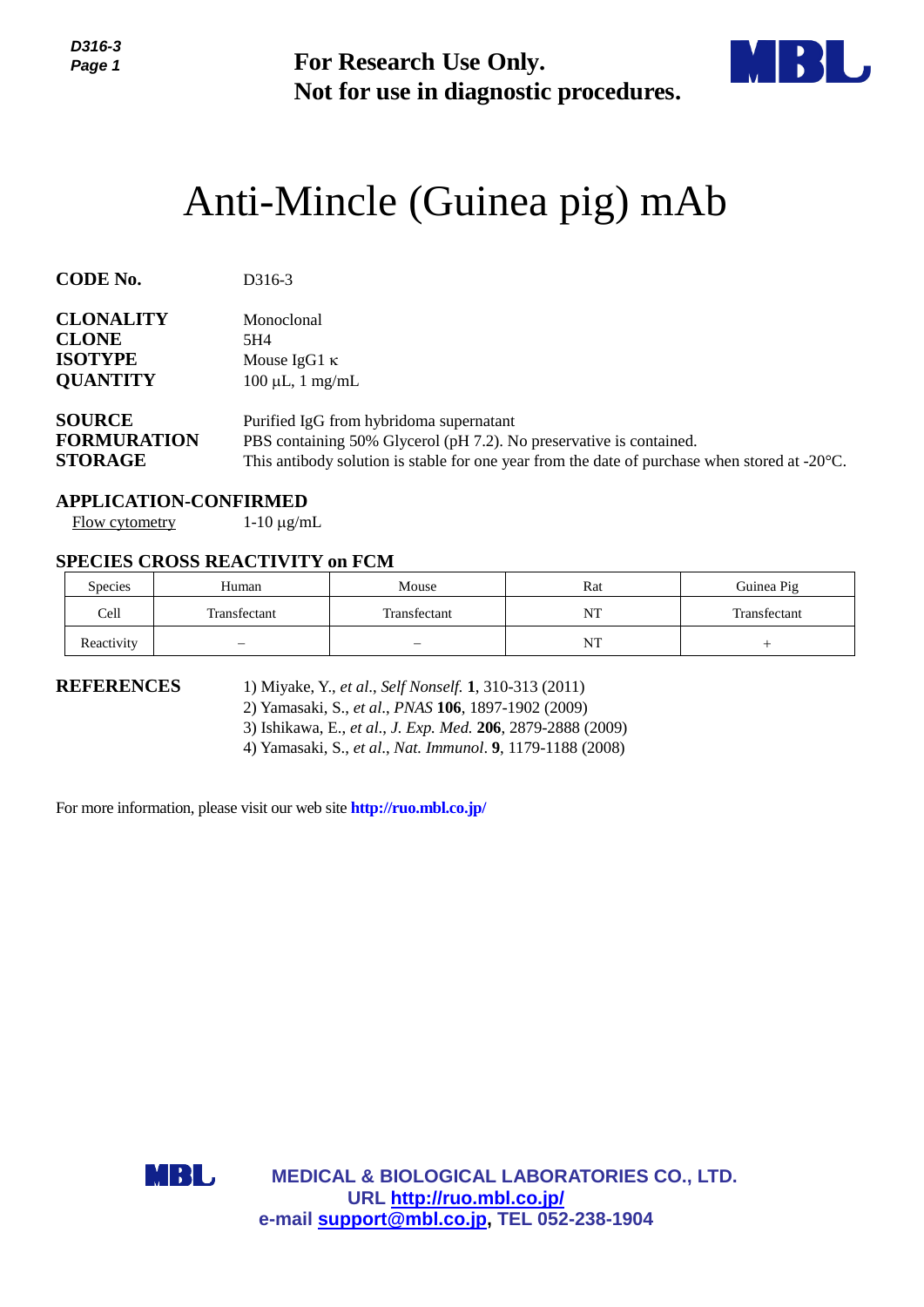#### **RELATED PRODUCTS**

*2* D292-3 [Anti-Mincle \(Mouse\) mAb](https://ruo.mbl.co.jp/dtl/A/D292-3/) (4A9) D316-3 Anti-Mincle (Guinea pig) mAb (5H4) M191-3 [Atni-FcεR1γ \(FcRγ\) \(Mouse\) mAb](https://ruo.mbl.co.jp/dtl/A/M191-3/) (1D6) M191-A48 [Atni-FcεR1γ \(FcRγ\) \(Mouse\) mAb](https://ruo.mbl.co.jp/dtl/A/M191-A48/) -Alexa Fluor® 488 (1D6) M191-A59 [Atni-FcεR1γ \(FcRγ\) \(Mouse\) mAb](https://ruo.mbl.co.jp/dtl/A/M191-A48/) -Alexa Fluor® 594 (1D6) M191-A64 [Atni-FcεR1γ \(FcRγ\) \(Mouse\) mAb](https://ruo.mbl.co.jp/dtl/A/M191-A48/) -Alexa Fluor® 647 (1D6) PM068 [Atni-FcεR1γ \(FcRγ\) \(Mouse\) pAb](https://ruo.mbl.co.jp/dtl/A/M191-A48/) D222-3 [Anti-GITR \(Mouse\) mAb](https://ruo.mbl.co.jp/dtl/A/D222-3/) (DTA-1) D203-3 [Anti-IL-15 \(Mouse\) mAb](https://ruo.mbl.co.jp/dtl/A/D203-3/) (AIO.3) D043-3 [Anti-IL-18 \(Human\) mAb](https://ruo.mbl.co.jp/dtl/A/D043-3/) (25-2G) D044-3 [Anti-IL-18 \(Human\) mAb](https://ruo.mbl.co.jp/dtl/A/D043-3/) (125-2H) D045-3 [Anti-IL-18 \(Human\) mAb](https://ruo.mbl.co.jp/dtl/A/D043-3/) (159-12B) D046-3 [Anti-IL-18 \(Mouse\) mAb](https://ruo.mbl.co.jp/dtl/A/D043-3/) (39-3F) D047-3 [Anti-IL-18 \(Mouse\) mAb](https://ruo.mbl.co.jp/dtl/A/D043-3/) (74) D048-3 [Anti-IL-18 \(Mouse\) mAb](https://ruo.mbl.co.jp/dtl/A/D043-3/) (93-10C) M138-3 [Anti-IL-33 \(Human\) mAb](https://ruo.mbl.co.jp/dtl/A/D043-3/) (5H1) M161-3 [Anti-IL-33 \(Mouse\) mAb](https://ruo.mbl.co.jp/dtl/A/D043-3/) (4G4) PM033 [Anti-IL-33 \(Human\) pAb](https://ruo.mbl.co.jp/dtl/A/D043-3/) D077-3 [Anti-TLR4 \(CD284\) \(Human\)](https://ruo.mbl.co.jp/dtl/A/D077-3/) mAb (HTA125) D205-3 [Anti-TLR4 \(CD284\) \(Mouse\) mAb](https://ruo.mbl.co.jp/dtl/A/D205-3/) (UT49) D079-3 [Anti-TLR4-MD-2 complex \(Mouse\) mAb](https://ruo.mbl.co.jp/dtl/A/D079-3/) (MTS510) D206-3 [Anti-TLR4-MD-2 complex \(Mouse\) mAb](https://ruo.mbl.co.jp/dtl/A/D079-3/) (UT15) M137-3 Anti-HMGB1 (HMG1) mAb (4C9) D075-3 Anti-HMGB1 (HMG1) mAb (KS1) D090-3 Anti-HMGB1/2 (HMG1/2) mAb (FBH7)

Other related antibodies and kits are also available.

Please visit our website at<http://ruo.mbl.co.jp/>